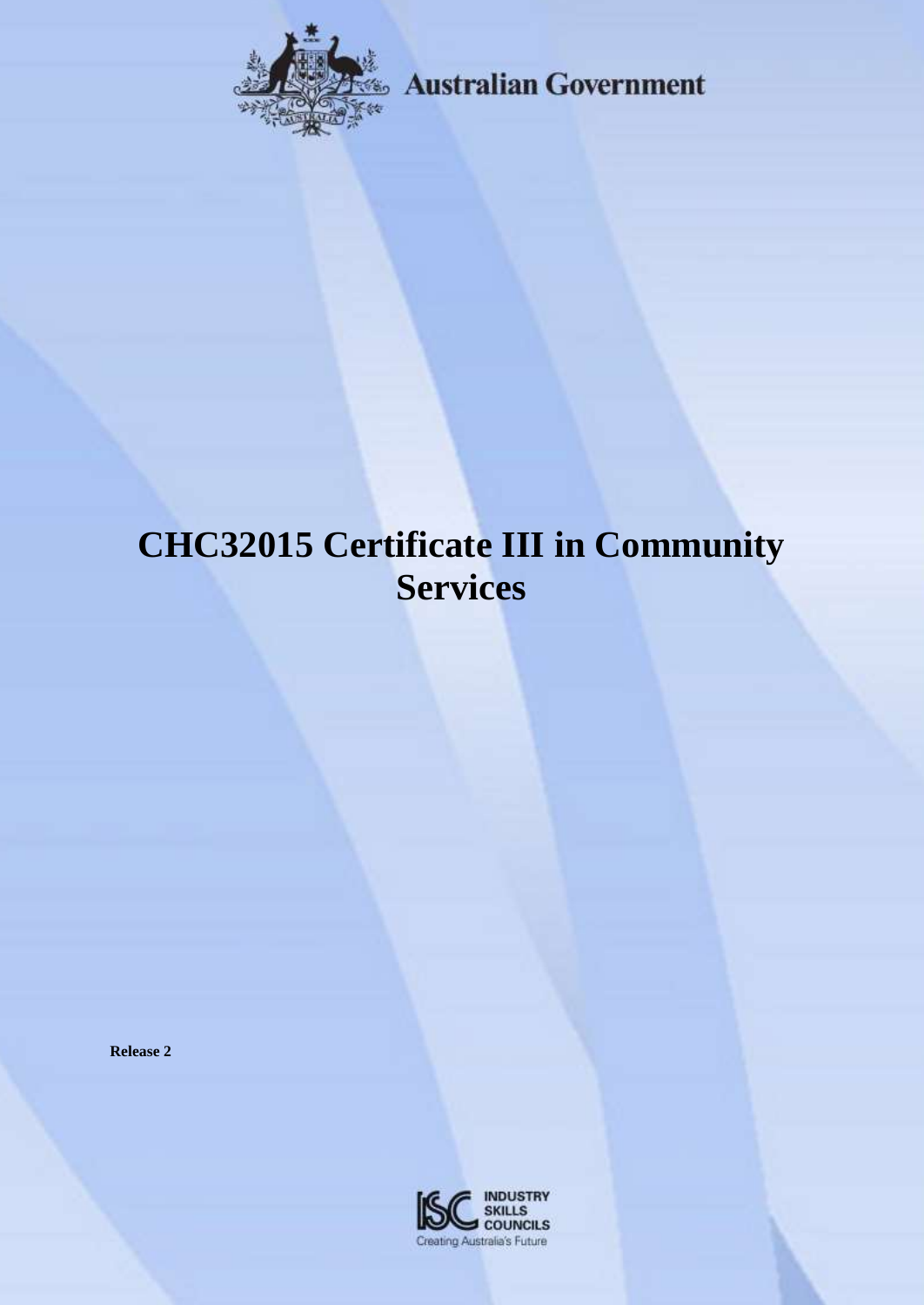# **CHC32015 Certificate III in Community Services**

#### **Modification History**

| <b>Release</b> | <b>Comments</b>                                                                                                                                                                                                                        |
|----------------|----------------------------------------------------------------------------------------------------------------------------------------------------------------------------------------------------------------------------------------|
| Release 2      | This version was released in CHC Community Services Training<br>Package release 3.0.                                                                                                                                                   |
|                | Units of competency updated (see mapping at<br>www.cshisc.com.au).<br>Equivalent outcome.                                                                                                                                              |
| Release 1      | This version was released in CHC Community Services Training<br><i>Package release 2.0</i> and meets the requirements of the 2012<br>Standards for Training Packages.<br>Significant changes to core units. Change in packaging rules. |

# **Qualification Description**

This qualification reflects the role of entry level community services workers who support individuals through the provision of person-centred services. Work may include day-to-day support of individuals in community settings or support the implementation of specific community-based programs.

At this level, work takes place under the direction of others and supervision may be direct or indirect. Work may take place in a range of community services organisations.

*No licensing, legislative, regulatory or certification requirements apply to this qualification at the time of publication.*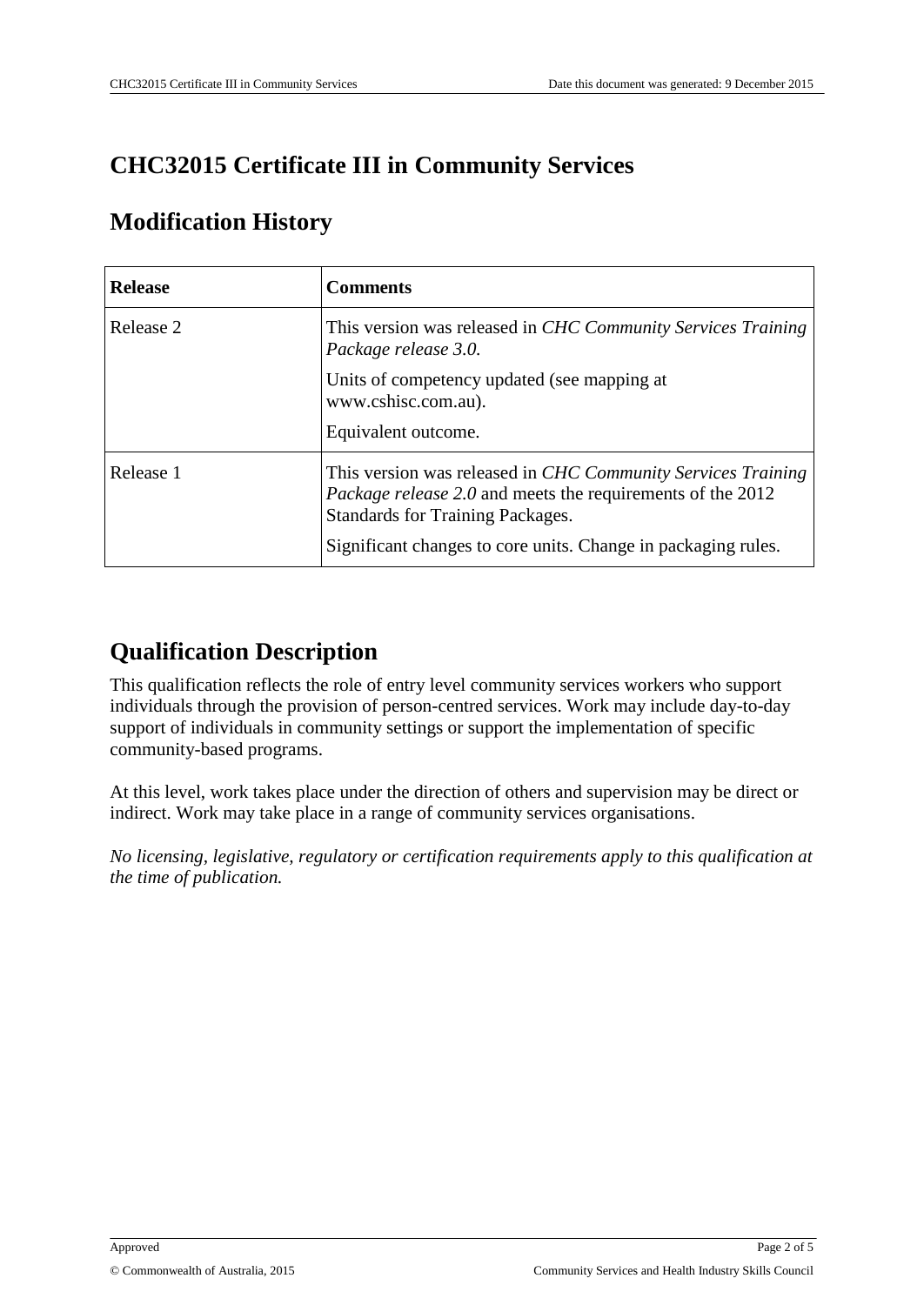### **Packaging Rules**

Total number of units  $= 12$ 

- 5 core units
- 7 elective units, consisting of:
	- at least 5 units from the electives listed below
	- up to 2 units from the electives listed below, any endorsed Training Packages or accredited courses – these units must be relevant to the work outcome

All electives chosen must contribute to a valid, industry-supported vocational outcome.

| <b>Core units</b>     |                                                      |
|-----------------------|------------------------------------------------------|
| CHCCCS016             | Respond to client needs                              |
| CHCCOM005             | Communicate and work in health or community services |
| CHCDIV001             | Work with diverse people                             |
| HLTWHS002             | Follow safe work practices for direct client care    |
| HLTWHS006             | Manage personal stressors in the work environment    |
| <b>Elective units</b> |                                                      |
| CHCADV001             | Facilitate the interests and rights of clients       |
|                       |                                                      |
| CHCAGE001             | Facilitate the empowerment of older people           |
| CHCAOD001             | Work in an alcohol and drugs context                 |
| CHCAOD002             | Work with clients who are intoxicated                |
| CHCAOD003             | Provide needle and syringe services                  |
| CHCCCS005             | Conduct individual assessments                       |
| CHCCCS009             | Facilitate responsible behaviour                     |
| CHCCCS015             | Provide individualised support                       |
| CHCCCS017             | Provide loss and grief support                       |
| CHCCCS019             | Recognise and respond to crisis situations           |
| CHCCCS023             | Support independence and wellbeing                   |
| CHCCCS028             | Provide client-centred support to people in crisis   |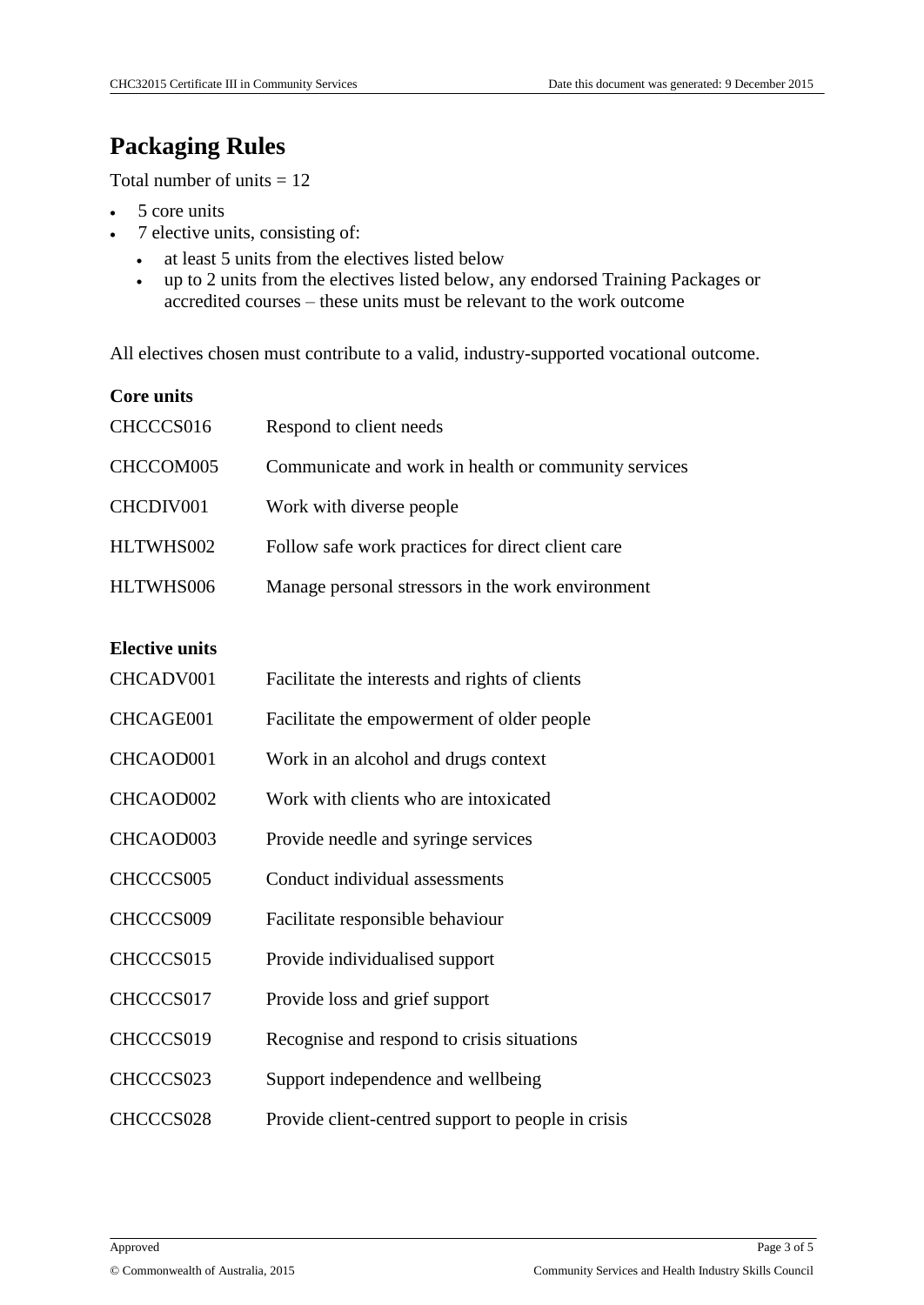| CHCCDE001 | Support participative planning processes                               |
|-----------|------------------------------------------------------------------------|
| CHCCDE003 | Work within a community development framework                          |
| CHCCDE004 | Implement participation and engagement strategies                      |
| CHCCOM001 | Provide first point of contact                                         |
| CHCDFV001 | Recognise and respond appropriately to domestic and family<br>violence |
| CHCDIS007 | Facilitate the empowerment of people with disability                   |
| CHCDIV002 | Promote Aboriginal and/or Torres Strait Islander cultural safety       |
| CHCEDU003 | Provide sexual and reproductive health information to clients          |
| CHCEDU005 | Work with clients to identify financial literacy education needs       |
| CHCEDU009 | Provide parenting, health and well-being education                     |
| CHCGRP001 | Support group activities                                               |
| CHCMHS001 | Work with people with mental health issues                             |
| CHCPOL001 | Contribute to the review and development of policies                   |
| CHCPRP001 | Develop and maintain networks and collaborative partnerships           |
| CHCPRT001 | Identify and respond to children and young people at risk              |
| CHCSET001 | Work with forced migrants                                              |
| CHCSET002 | Undertake bicultural work with forced migrants in Australia            |
| CHCSOH001 | Work with people experiencing or at risk of homelessness               |
| CHCVOL001 | Be an effective volunteer                                              |
| CHCYTH001 | Engage respectfully with young people                                  |
| CHCYTH003 | Support young people to create opportunities in their lives            |
| HLTAID003 | Provide first aid                                                      |
| HLTAID005 | Provide first aid in remote situations                                 |
| BSBINM301 | Organise workplace information                                         |
| BSBWOR301 | Organise personal work priorities and development                      |